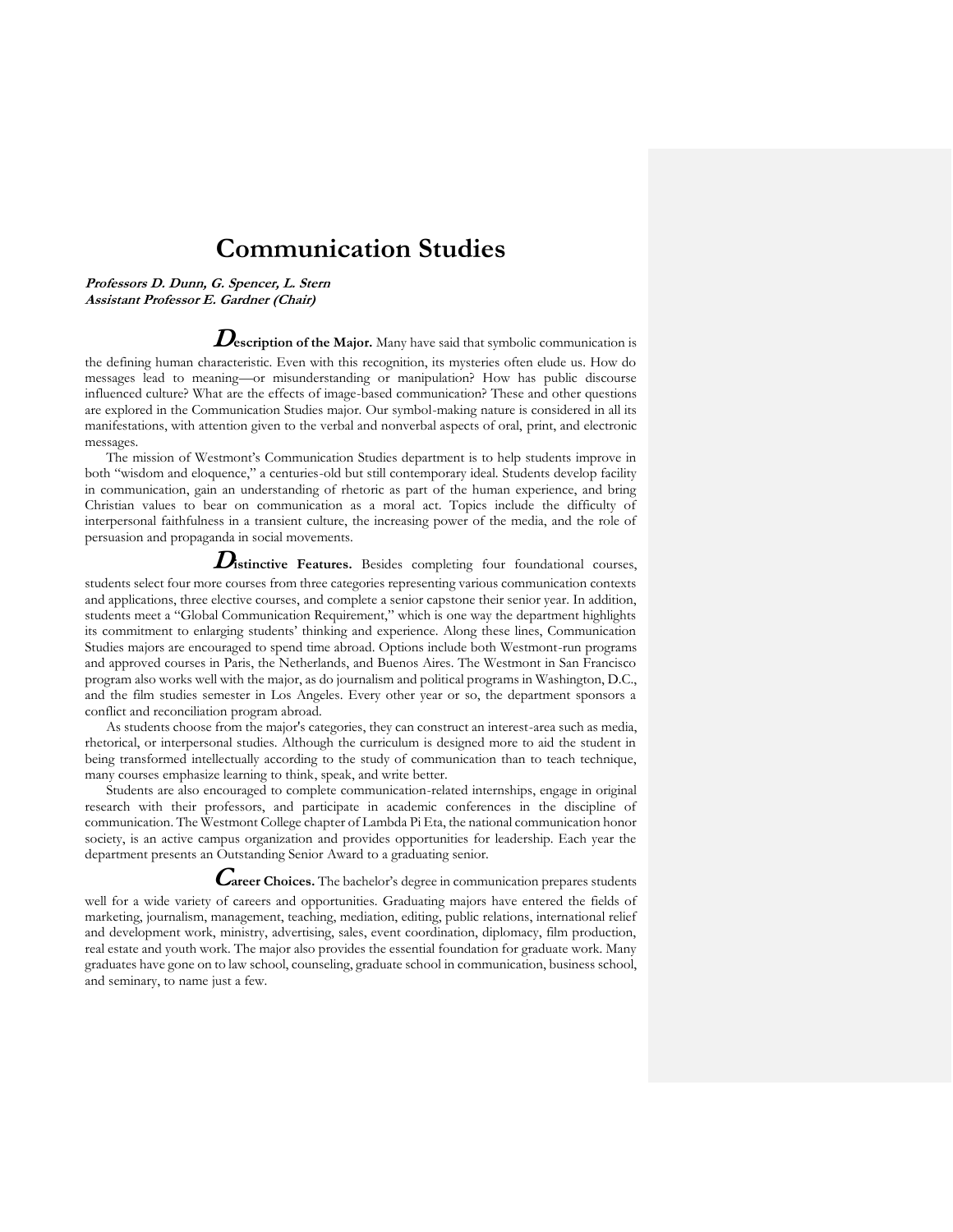# **Requirements for a Communication Studies Major: 46-48 units**

## **Required Foundation: 16 units**

COM 006 Messages, Meaning and Culture (4) COM 015 Public Speaking (4) COM 098 Introduction to Communication Research (4) COM 101 Theories of Rhetoric and Communication I (4)

## **Required Options by Category: 28 units**

#### **Relationships and Conflict (one of the following): 4 units**

COM 110 Interpersonal Communication (4)

COM 127 Group Communication and Leadership (4) COM 133 Conflict and Reconciliation (4)

COM 134 Conflict and Reconciliation: Case Study (4)

### **Discourse and Society (one of the following): 4 units**

COM 125 Media and Mass Communication (4)

COM 135 Studies in Public Discourse (4)

COM 138 International Rhetoric (4)

COM 145 Organizational Communication (4)

#### **Reasoning and Writing (two of the following): 8 units**

COM 103 Communication Criticism (4) COM 130 Argumentation and Advocacy (4) COM 140 Studies in Communication Ethics (4) ENG 104 Modern Grammar and Advanced Composition (4)

#### **Electives (not taken above): 12 units**

COM 102 Theories of Rhetoric and Communication II (4) COM 103 Communication Criticism (4) COM 107 Focus on Film (1) COM 110 Interpersonal Communication (4) COM 115 Advanced Public Speaking (4) COM 125 Media and Mass Communication (4) COM 127 Group Communication and Leadership (4) COM 128 Facilitating Deliberation and Dialogue (2) COM 129 Persuasion and Propaganda (4) COM 130 Argumentation and Advocacy (4) COM 133 Conflict and Reconciliation (4) COM 134 Conflict and Reconciliation: Case Study (4) COM 135 Studies in Public Discourse (4) COM 138 International Rhetoric (4) COM 140 Studies in Communication Ethics (4) COM 145 Organizational Communication (4) COM 148 Postmodern Narratives (4)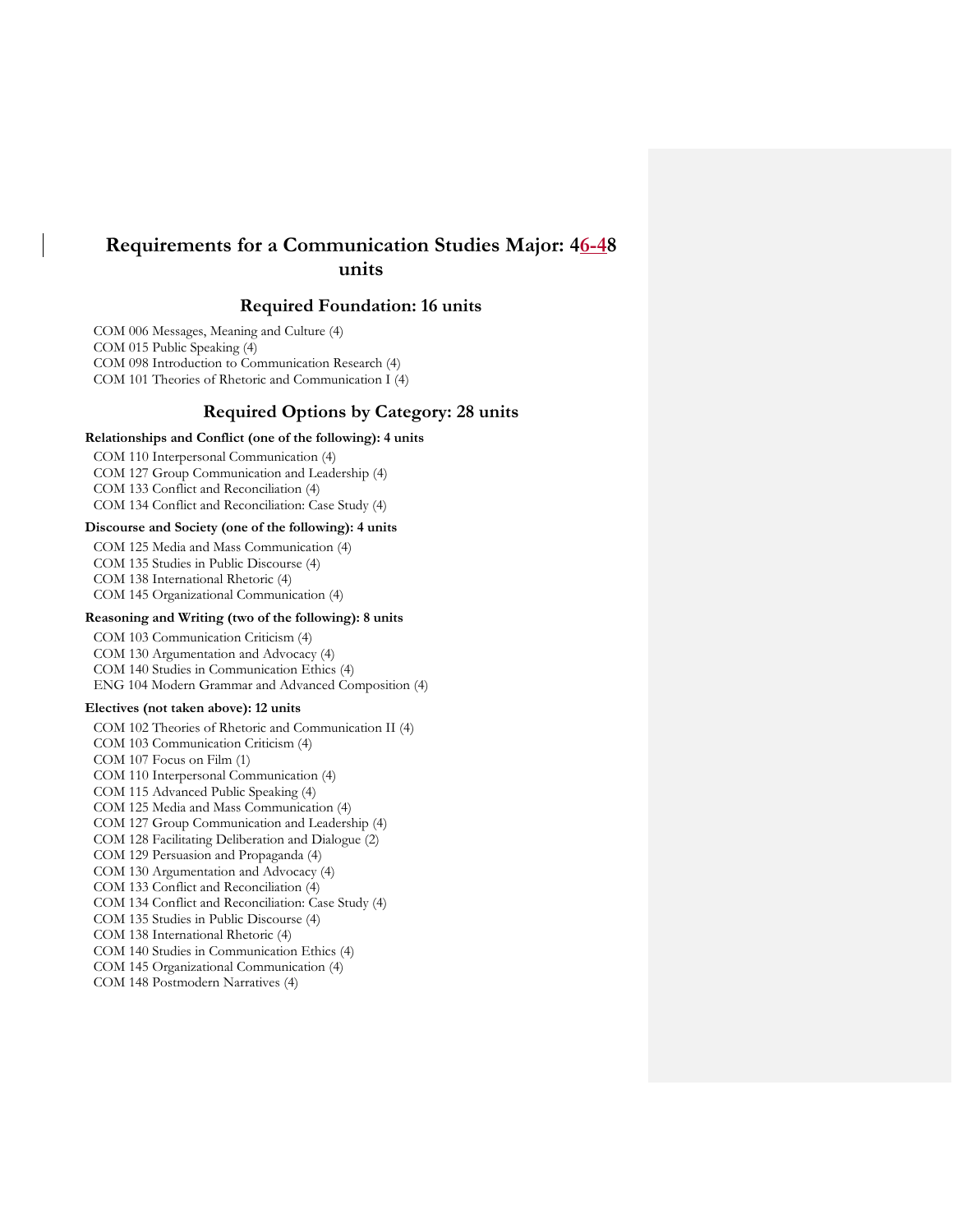COM 190 Internship (2-4) COM 195 Special Topics (4) COM 198 Independent Research (1-4)

#### **Senior Capstone Experience: 2-44 units (choose one)**

COM 191 Senior Capstone Internship (4) COM 196 Senior Seminar (24)

**COM 197 Senior Capstone Research (4)**

COM 199 Major Honors (4)

#### **Global Communication (complete at least one)\***

Advanced or Intermediate (Level II) Modern Foreign Language (Spanish, German, etc.) Academic Study Abroad experience of at least one month (Mexico, Europe, etc.) Westmont in San Francisco COM 138 International Rhetoric

\*This category is a requirement students must complete, but it does not add to the unit total. Students may meet the requirement with a course already taken to fulfill the major (language or International Rhetoric). It may also be met through participation in an off-campus program.

# **Requirements for a Minor: 24 units**

#### **Required Foundation: 8 units**

COM 006 Messages, Meaning and Culture (4) COM 101 Theories of Rhetoric and Communication I (4)

#### **Electives: 16 units**

Only one course for the minor may be taken in a department outside of Communication Studies. COM 190 (Internship) may not be taken to fulfill the minor.

# **Lower-Division Course Descriptions**

- **COM 006 Messages, Meaning and Culture** (4) A theory course that seeks to demonstrate the centrality of communication in our perceptions of reality and interactions with others. The course offers perspectives by which to interpret and critique our message-dense society, and reviews issues of language and meaning.
- **COM 015 Public Speaking** (4) A performance class that presents principles of oral communication with classroom evaluation of speeches. Primary emphasis will be on student performance and understanding of basic speech theory.
- **COM 098 Introduction to Communication Research** (4) Prerequisite: Any communication course. Introduction to social scientific and humanistic approaches to the study of communication, including both qualitative and quantitative methods.

# **Upper-Division Course Descriptions**

**COM 101 Theories of Rhetoric and Communication I** (4) Prerequisite: COM 006. Examines the philosophy and importance of rhetoric as the art of discourse. Draws from classical and biblical sources. Covers the first two canons of classical rhetoric.

**Formatted:** Indent: Left: 0.1" **Formatted:** Indent: Left: 0.13", First line: 0"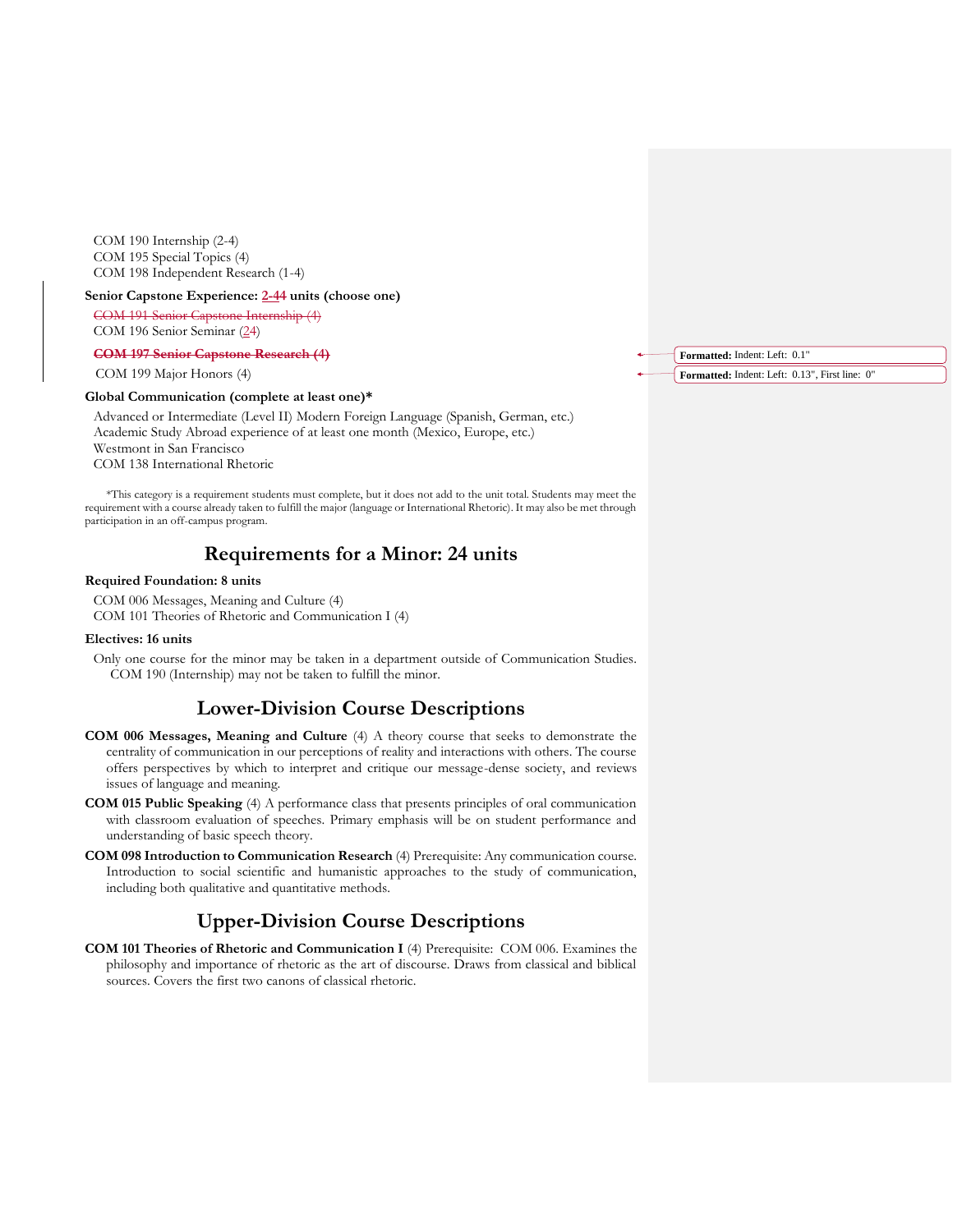- **COM 102 Theories of Rhetoric and Communication II** (4) Prerequisite: COM 101. Completes the study of rhetoric with the last three canons and reviews non-verbal studies as an extension of "delivery".
- **COM 103 Communication Criticism** (4) Prerequisites: COM 006 and COM 098 or any approved research methods course. A writing class that examines the theoretical knowledge of, and hones practical skill at discovering, interpreting and articulating the meaning, effectiveness, ethics and aesthetics of a broad variety of rhetorical artifacts, including speeches, literature, film and architecture.
- **COM 107 Focus on Film** (1) Explores and conceptualizes a select dimension of the craft of filmmaking, including expressive properties and codes of cinema in mainstream and alternative traditions of film. Students are encouraged to learn how films work, what techniques filmmakers use to achieve desired effects, and how to "read" film. May be repeated up to 4 times for 4 units as topics vary.
- **COM 110 Interpersonal Communication** (4) Examines theory and practice of communication among friends, couples, and family members. Attention given to how our verbal and nonverbal communication shapes and reflects identity, as well as helps or hinders our relationships. This course also examines ways to improve our interpersonal conflict management.
- **COM 115 Advanced Public Speaking** (4) Prerequisite: COM 015. An intensive study of the theory, preparation, delivery, and criticism of public speaking. The course includes public speaking opportunities both inside and outside the classroom.
- **COM 125 Media and Mass Communication** (4) Prerequisite: COM 098 or any approved research methods course. Examination of the social and cultural impact of mass media (print, radio, television, film, new technologies), especially upon politics, public discourse, education, and religion.
- **COM 127 Group Communication and Leadership** (4) Theory and practice of communication in a variety of small-group contexts. Attention given to roles, conformity, decision-making, leadership, and group climate. Special emphasis given to group and leadership dynamics in the church, as well as diverse community and support groups.
- **COM 128 Facilitating Deliberation and Dialogue** (2) This course provides practice, research, and discussion surrounding the nature of group deliberation in community and civic life, as well as the nature and practice of facilitating dialogue in community. May be taken 3 times for up to 6 units of credit.
- **COM 129 Persuasion and Propaganda** (4) The study of motivation and influence by various perspectives (rhetorical, philosophical, psychological) and by contexts (interpersonal, group, campaigns, and macrosocietal). Includes examination of historical and contemporary propaganda.
- **COM 130 Argumentation and Advocacy** (4) Examines the philosophy, structure, theory and practice of argumentation as a counterpoint to the easy credulity of the modern age. Includes experience in advocacy and debate.
- **COM 133 Conflict and Reconciliation** (4) How might human communication enable peacemaking both internationally and interpersonally? Emphasis on dialogic perspectives, role of power, face needs, cultural differences, communication of forgiveness, and symbolic constructions of enemies.
- **COM 134 Conflict and Reconciliation** (4) This course is offered as part of the off-campus Mayterm program in conflict and reconciliation. In-depth case studies of particular conflict contexts and exploration of how communication arts and sciences help us understand and transform conflict. Previous cases/locations include Northern Ireland, South Africa, the Middle East, and Germany.